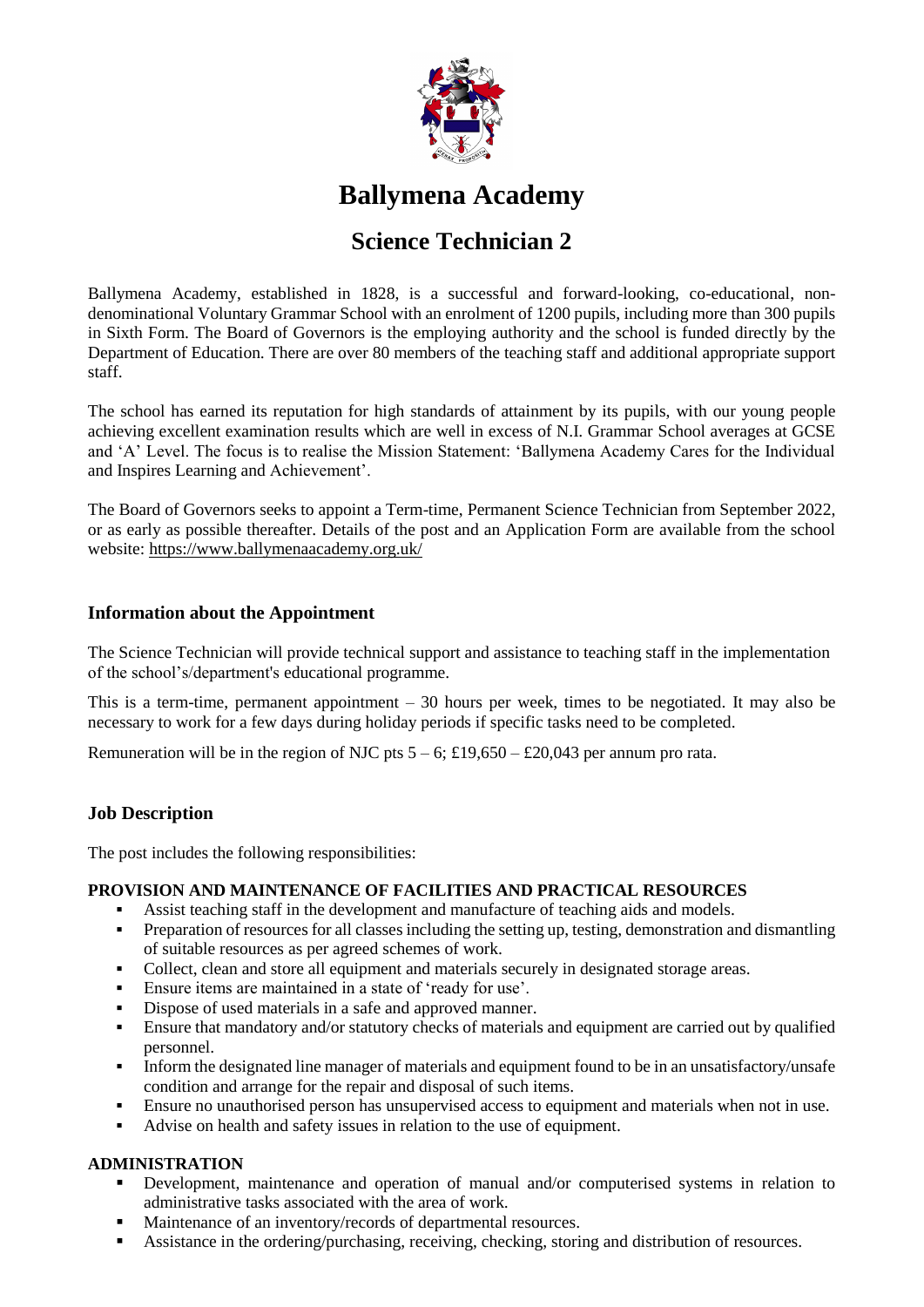#### **GENERAL**

- Support all staff in ensuring the general safety of pupils.
- Assist with evacuation in emergencies.
- **•** Undertake photocopying as required.

### **OTHER DUTIES**

Such other duties as may be assigned within the level of the post.

The Job Description may be subject to amendment or modification from time to time, following consultations with the holder of the post, to meet the changing needs of the school.

# **Criteria for the Appointment**

The person appointed to this post must be able to demonstrate by means of his/her application and, if shortlisted, the responses he/she makes to the questions asked at interview that he/she meets the following criteria.

#### **(a) Essential Criteria:**

#### **Qualifications**

- Minimum GCSE A\*-C in Mathematics and English Language or level 2 equivalent.
- GCSE Grade A\*-C in GCSE Science or other level 2 equivalent.

#### **Skills/Abilities**

- **•** Organisational skills.
- **Good interpersonal skills.**
- Ability and willingness to work as part of a team and contribute to areas beyond the work of the Science department.
- Ability to work on own initiative.
- Sound ability in ICT including confident use of Word and Excel.

#### **Personal Qualities**

Good record of punctuality and attendance.

# **(b) Desirable Criteria**:

- Hold a minimum of 'A' level Biology/Chemistry/Physics grade A\*-E.
- Hold a third level qualification in a Science subject.
- Experience of using Microsoft Word, Excel and email.
- A minimum of 3 months' experience working as a Science Technician in a school.
- A good record of attendance in any previous employment.
- Experience of working unsupervised on own initiative.

# **Knowledge and Skills (will be assessed at interview)**

- Knowledge of the requirements of Technician 2.
- Knowledge of Health and Safety regulations and requirements in a school environment.
- Knowledge of general administrative processes and records.

#### **Personal Qualities (will be assessed at interview)**

- References reflecting good communication and social skills.
- Ability to work with children and adults.
- Professional manner.
- Ability to work under pressure to strict deadlines.
- **Flexibility.**
- **•** Confidentiality.
- **•** Approachability.